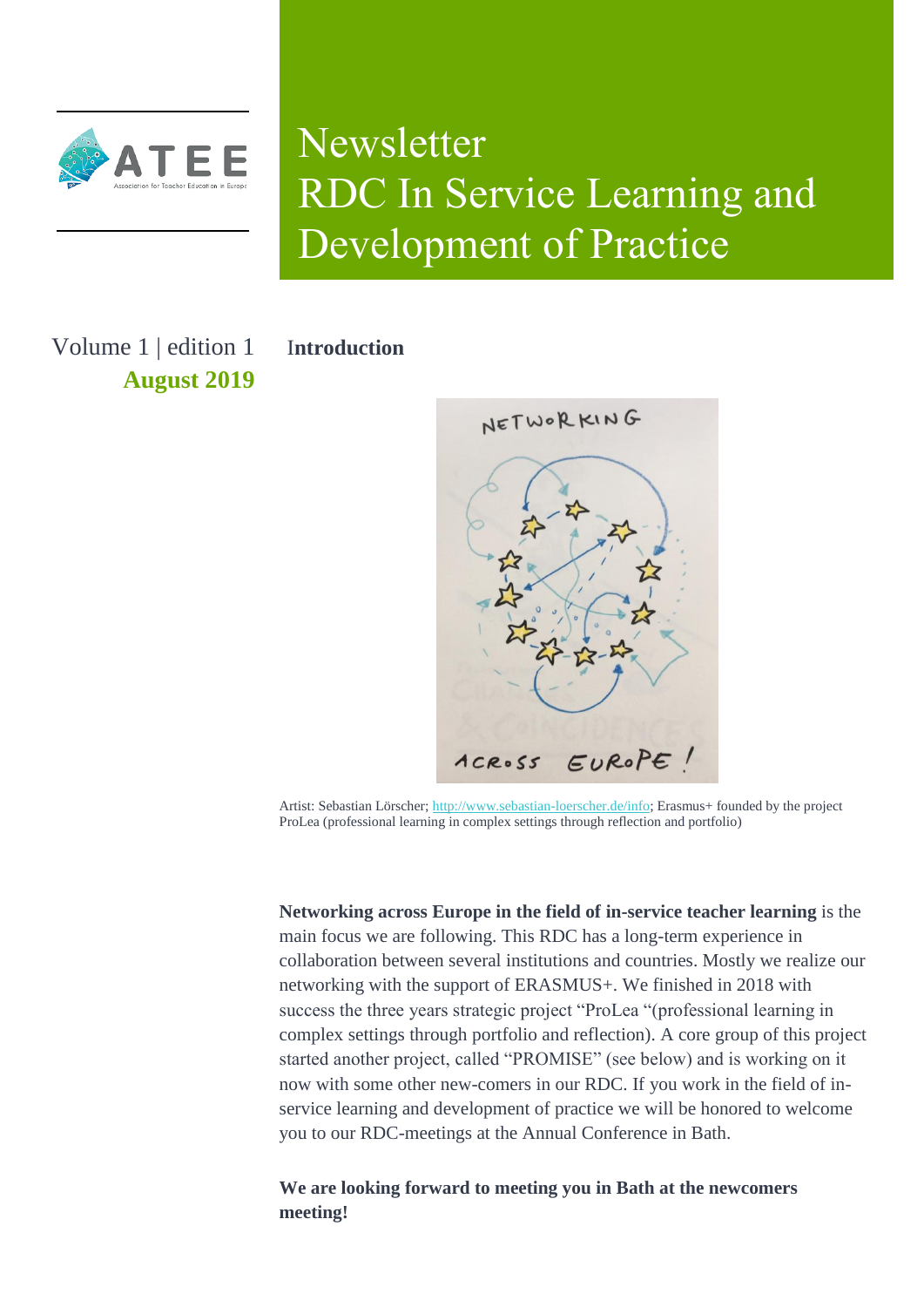## **Who are we?**

# **Self- presentation of the RDC Chairs**



**Mhairi Beaton**

Following many years teaching in the Highlands of Scotland, **Mhairi C Beaton** joined the School of Education at the University of Aberdeen working with both student and qualified teachers. Mhairi is currently a Senior Lecturer at Carnegie School of Education at Leeds Beckett University in the north of England. She works with qualified teachers seeking to make their classroom practice more inclusive through Masters and doctoral level study. Mhairi's research interests lie at the interface of inclusion, student voice and teacher education.

[M.C.Beaton@leedsbeckett.ac.uk](mailto:M.C.Beaton@leedsbeckett.ac.uk)



**Christiane Kose**

Christiane Kose is a trained special education teacher and had worked as a teacher in Berlin-Neukölln for more than a decade. She worked for 8 years in teacher training (2nd phase of teacher education in Germany), then 9 years as head of school and 10 years as superintendent in the Friedrichshain-Kreuzberg borough of Berlin. During this time, she was responsible for the inservice-learning for teachers in that region. At the moment she is responsible for the fundamental affairs of the general education school types in the Senate Department for Education, Youth and Family.

Her main focus lies in the systemic-strategic area of school development and in particular the development of schools in difficult situations**.**

[Christiane.Kose@senbjf.berlin.de](mailto:Christiane.Kose@senbjf.berlin.de)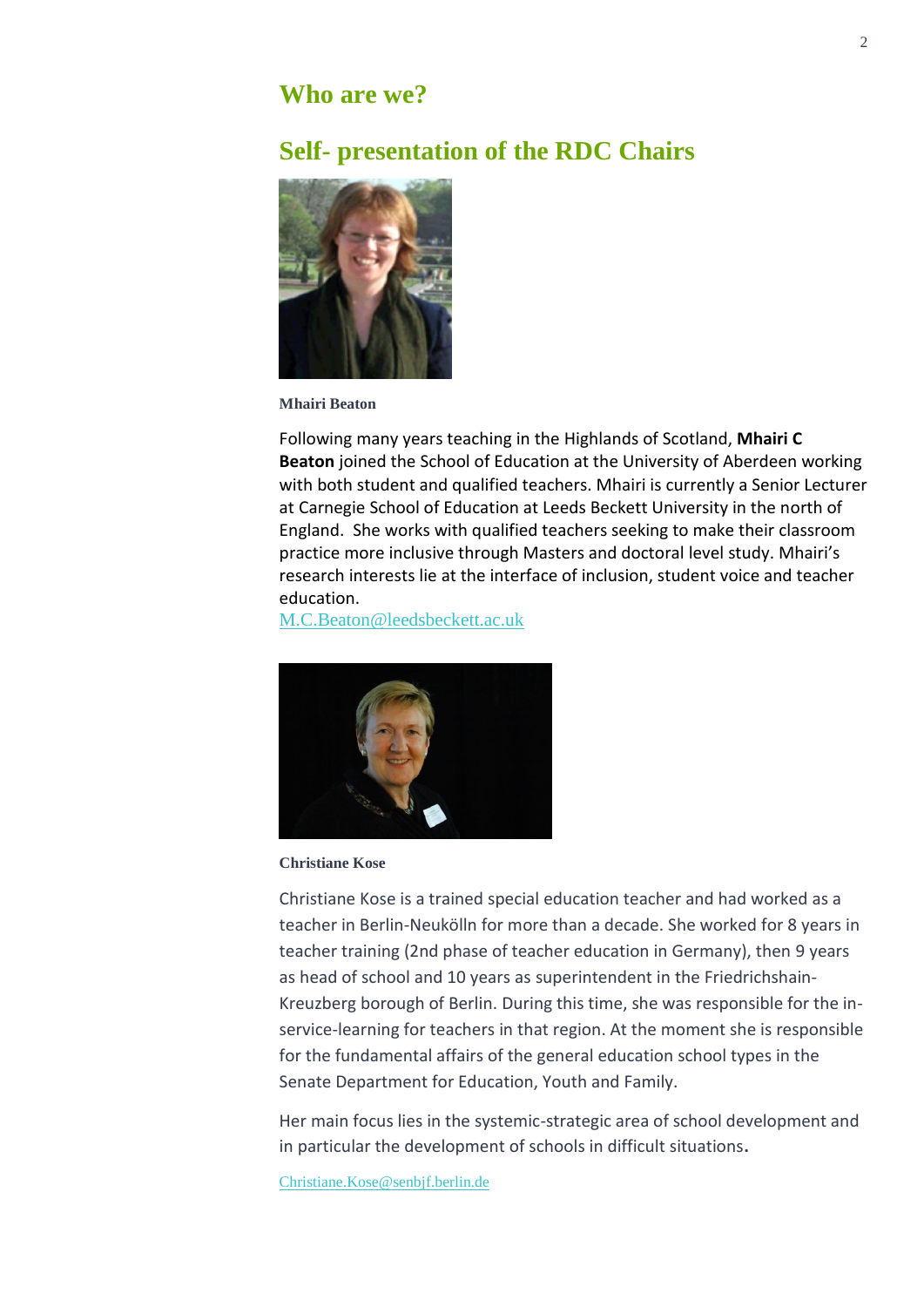## **Minutes of the interims RDC-Meeting in Tübingen**

## **1. Information about the Chair's Meeting in Brussels 11th June 2019**

The following topics were essential at the RDC-Meeting:

RDC-Reports, the role of the RDC in the whole concept of the ATEEcollaboration and how RDC work is successful (evaluation about RDC - the amount of participants in Dubrovnik and before)

Report Winter Conference

Elections and future activities (2019-22)

Programme RDCs 2019 Annual Conference

Proposal new abstracts review form

New Internal Rules & Ethical Guidelines

#### **2. Programme oft he RDC at the Anual Conference in Bath**

#### **Day 1: 14th August 2019; RDCs Meeting; 14 – 15.30 – Venue: tbc**

- **Onboarding:** who is with us? Presentation of all participants (RDC-newcomers welcome and video-invitation for those who can't join the conference)
- **Overview-storytelling** about our RDC. Who we are and how we work together successful since some decades.
- **Research:** Identifying and keeping research interests of the participants

#### **Day 2: Tuesday, 15th August 2019 RDCs Meeting 10.30 – 13:00**

- **PROMISE** (ongoing Erasmus+-project): Promoting Inclusion in Society Through Education: Professional Dilemmas in Practice
- **ProLea sequel** (Erasmus+-Project 2015-18): Professional learning in complex settings. How to get together - steering tasks of the school management team and steering tasks of the authority to focus on school improvement
- **Reflection and Discussion** linked to the inputs
- **Appointments** for collaboration in the RDC 2019/2020

**Day 3: Friday, 16th August 2019; no Meeting of the RDC In-Service Learning and Development of Practice**

## **3. Presentations in Bath in the field of In Service Learning and Development of Practice**

Isabel Hopwood-Stephens, (Bath Spa University)

WHAT ROLE MIGHT AN EXPANSIVE WORKPLACE PLAY

IN THE SCHOOL-WIDE ADOPTION OF FORMATIVE

ASSESSMENT PRACTICE?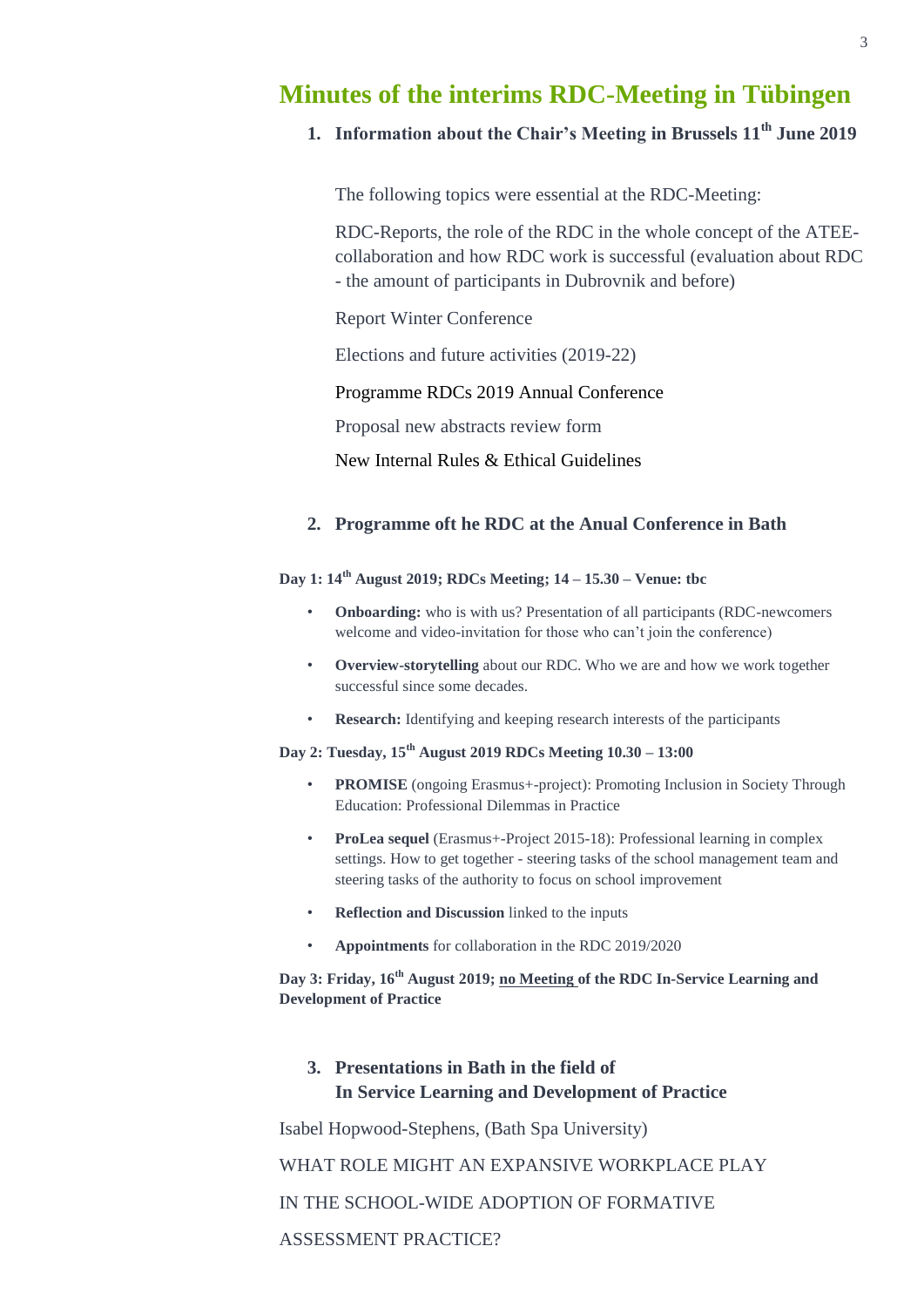Artur Stępniak, Katarzyna Brzosko-Barratt (Faculty of Education, University of Warsaw)

## ENQUIRY INTO PROFESSIONAL DEVELOPMENT NEEDS OF IN-SERVICE CLIL TEACHERS AND BILINGUAL SCHOOL PRINCIPALS

Geir Luthen, Associate Professor, [geir.luthen@hiof.no,](mailto:geir.luthen@hiof.no) Faculty of Education, Østfold University College

Magne Jensen, Associate Professor, Faculty of Education, Østfold University College

Mentoring as an approach to qualify to professional practice in an everyday context

**4. Discussion and arrangements**

# **Erasmus+ Projects**

#### **1. PROMISE**

The PROMISE project aims to facilitate inclusion and prevent radicalisation in all its forms through the professional development of educators and the promotion of high-quality and innovative teaching in a range of educational sectors. The project, which will provide support for teachers in dealing with diversity in the classroom, is being led by Leeds Beckett University, working alongside six partner institutions from Hungary, Slovenia, Netherlands, Scotland and Germany. The constellation of partner instituions, although from different stages of teacher education, are bound together by their cooperation within the Association of Teacher Education Europe (ATEE) to ensure implementation and dissemination at organisational, regional, national and European level.

### **2. ProLea** sequel - follow up Berlin

In connection to the Erasmus+ project "PROLEA" (Professional learning in complex settings through reflection and portfolio) Berlin started a little pilot facing the steering tasks of school-leaders in cooperation with the school-authority.

The starting point is the basic-concept of a school which is responsible for the children and their learning results. This sounds really easy but often it isn't in real daily school life. The school has the freedom of taking decisions in many areas. How can they be sure that all their decisions fit to the needs of their student? If you look at the school as part of the whole school-system, you see a lot of stakeholders around.

At first there are (in Berlin) the inspectors, which have the main task to support the school. The inspectors are faced with big challenges; they not only have supportive functions but also have to judge the results and comment on the school's wellbeing. Sometimes they have to work with